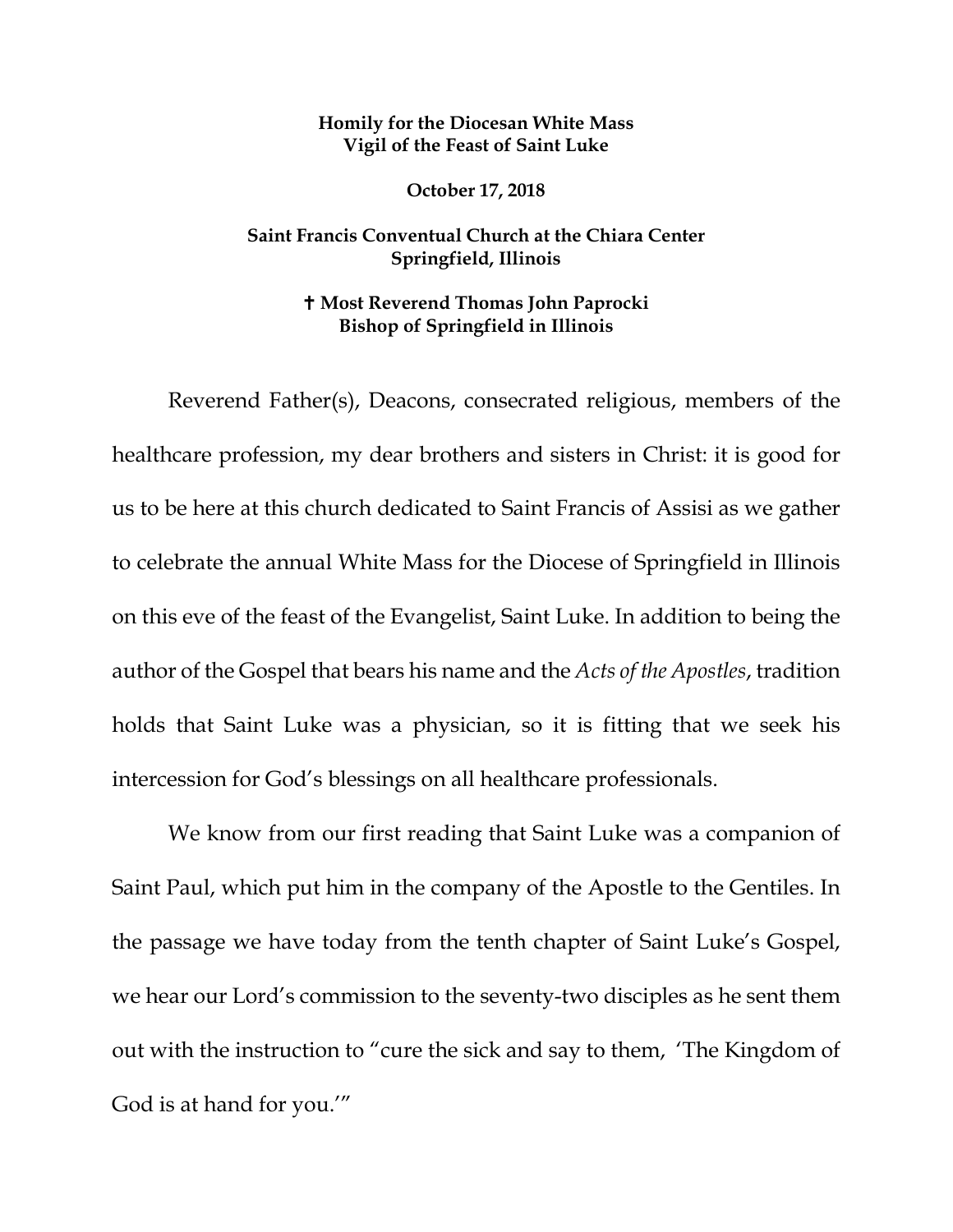The juxtaposition of these two commands is significant. Jesus gave the same instruction to all the disciples, telling them to cure the sick and proclaim that the Kingdom of God is at hand. He did not break them up into two distinct groups and say to one group, "You are the health care professionals; go out and cure the sick," and then say to the other group, "You are the ministers of religion; go out and proclaim the Kingdom of God." He did send them out in pairs, so perhaps in each pair there was one person more skilled at curing the sick and the other more eloquent in proclaiming the Gospel. Either way, they were to work together, and not see their tasks as separated from each other.

The same is true for us today in our work of caring for the sick. Each of you has particular skills and areas of expertise in the fields of medicine and nursing. Some of us have more education in theology and experience in pastoral care. But we cannot lock ourselves in isolated silos oblivious or indifferent to what our colleagues are doing. Medical professionals cannot simply say to the Church that proclaiming the Gospel is your job, so leave me out of those religious matters, nor can the Church say to medical professionals that healthcare is your responsibility, so we are not interested or willing to sponsor the work of Catholic health care institutions. Our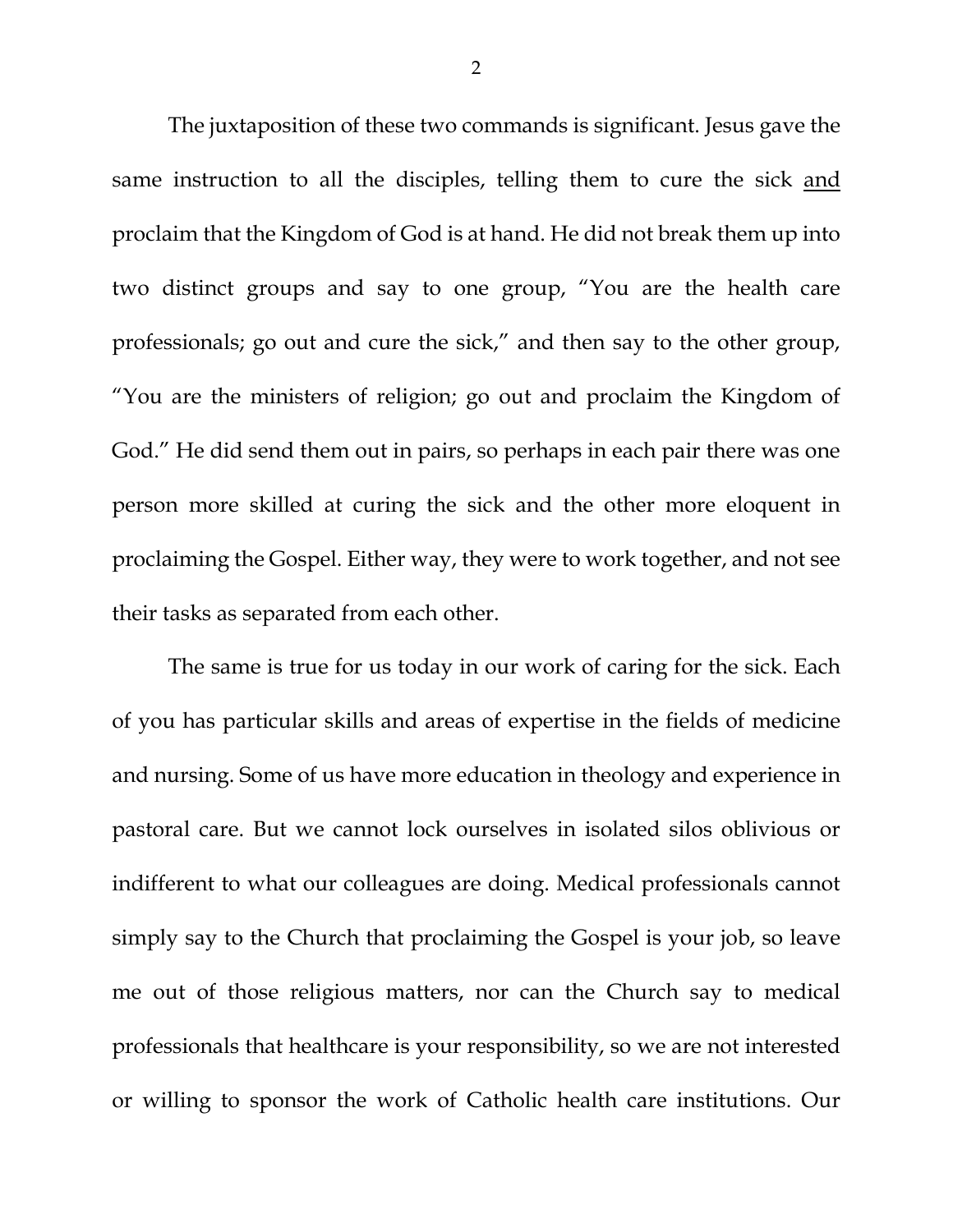efforts must be collaborative and holistic, working together to care for the physical and spiritual well-being of the whole human person, body and soul, mind and heart.

Saint Luke was a doctor, born of a noble pagan family, who converted to the faith in the year 40 and later accompanied Saint Paul on his second apostolic journey. We are told that Saint Luke excelled in all that he did, whether it was attending to the sick, writing his Gospel and the *Acts of the Apostles*, or painting pictures of the Blessed Virgin Mary.

As in all work done well, the inspired writing of Sacred Scripture required human effort. The help of God does not supplant human talent. Luke himself refers to the diligence of the task. *After following up all things carefully from the very first* he made *an orderly account* (cf. Luke 1:3). He indicates, too, that the information is in keeping with the testimony of those *who were eyewitnesses from the beginning* (Luke 1:2). The task of composition meant assiduously interviewing firsthand observers, most probably Our Lady herself, the Apostles and the protagonists of the miracles who were still alive. St. Jerome observes of his finely wrought style that it is a reflection of the reliability of his sources.

Thanks to Luke's attentive correspondence with the grace of the Holy Spirit, today we can read an account of Jesus' infancy and the series of superb parables that he alone recounts. We